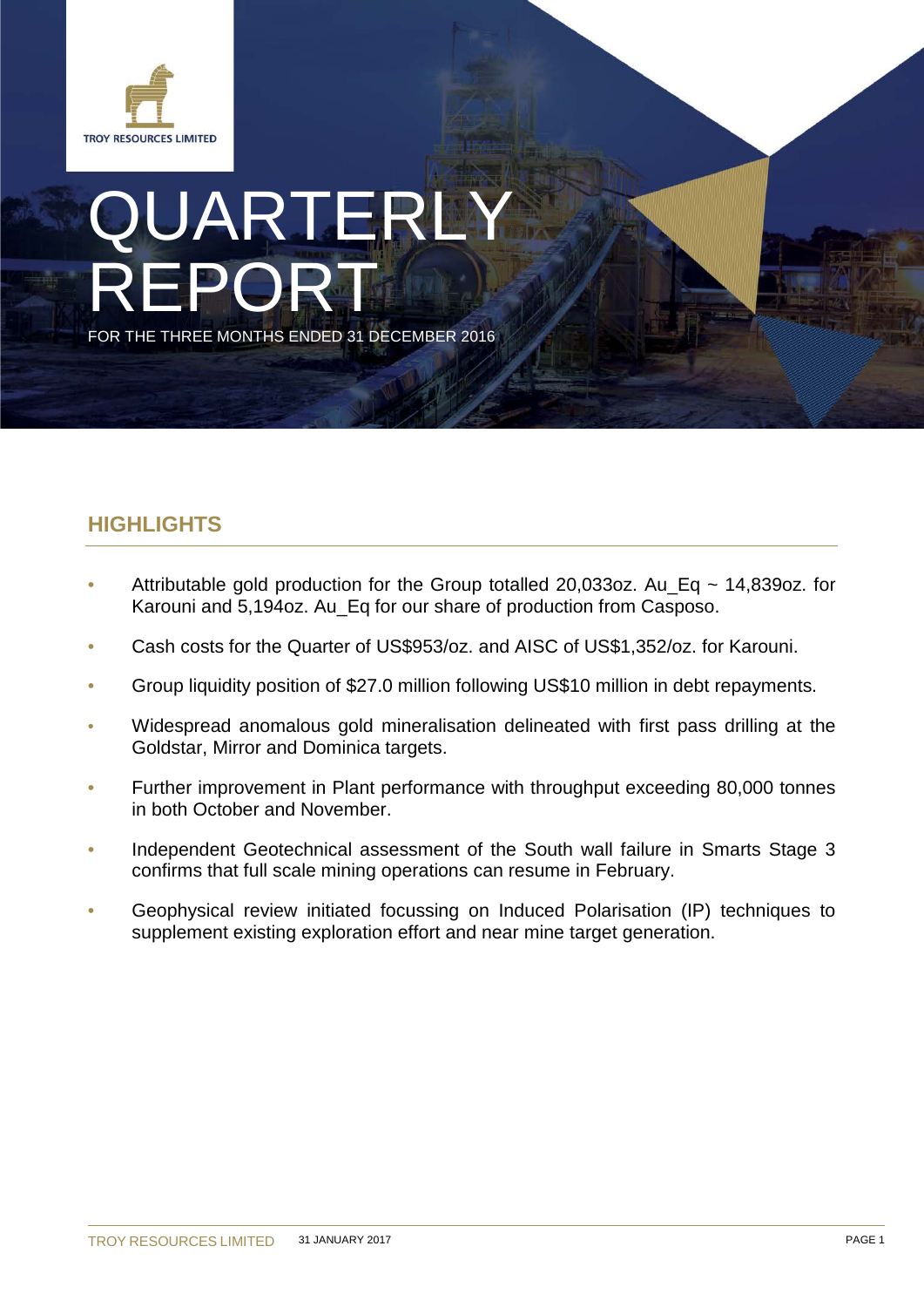

#### **Overview**

Commenting on the results, Troy CEO Martin Purvis said:

*"It is deeply disappointing for all stakeholders when unforeseen events disrupt operations to the extent that they nullify all the hard work and effort of everyone on site to get a new mine up and running in challenging conditions. The pit wall failure in Smarts Stage 3 interrupted a strong phase of improvement across all aspects of the mine and forced the management team to find alternative plans and solutions in short order to mitigate the impacts of the collapse.* 

*It goes without saying that events of this nature will be assessed to the fullest extent possible to ensure that the safety of each and every employee is never compromised.* 

*Whilst the results for the December Quarter fall short of expectations they still represent a measure of the determination necessary to overcome significant problems that form part and parcel of the inherent risks associated with mining operations.* 

*With the "all clear" from the Geomechanics assessment now formalised, the next challenge is to regain the positive momentum and continuous improvement evident in the operation before the disruption occurred and this process - with measures such as RC drilling for grade control and rock sheeting of all the ramps and haul roads - is already underway."*

### **RESULTS**

# **KAROUNI OPERATION, GUYANA**

| <b>Operations</b>                  | <b>June 2016</b><br>Quarter | September 2016<br>Quarter | December 2016<br>Quarter |
|------------------------------------|-----------------------------|---------------------------|--------------------------|
| <b>Open Pit Mining</b>             |                             |                           |                          |
| Total mined (t)                    | 1,569,983                   | 2,036,657                 | 1,941,075                |
| Ore Mined (t)                      | 173,858                     | 202,080                   | 194,689                  |
| Mine Grade (g/t)                   | 2.97                        | 2.27                      | 2.28                     |
| <b>Mill Production</b>             |                             |                           |                          |
| Processed (t)                      | 161,764                     | 199,619                   | 222,281                  |
| Head Grade Gold (g/t)              | 3.04                        | 2.24                      | 2.25                     |
| Recovery Gold (%)                  | 92.0                        | 92.8                      | 92.5                     |
| Gold Produced (oz.)                | 14,545                      | 13,329                    | 14,839                   |
| Gold Sold (oz.)                    | 12,703                      | 15,211                    | 13,925                   |
| Cash Cost (US\$/oz.)               | 658                         | 923                       | 953                      |
| AISC (US\$/oz.)                    | 1,064                       | 1,316                     | 1,352                    |
| Gold Price Realised (US\$/oz.) (1) | 1,261                       | 1,337                     | 1,229                    |
| (1) Before impact of hedging.      |                             |                           |                          |

#### **Health and Safety**

Seven lost time injuries and one medically treated injury were recorded during the December Quarter.

No environmental incidents were recorded. In keeping with its mandate, the EPA carried out inspections as part of its monitoring requirements and has confirmed continued compliance with the Company's obligations pursuant to its Environmental Permit.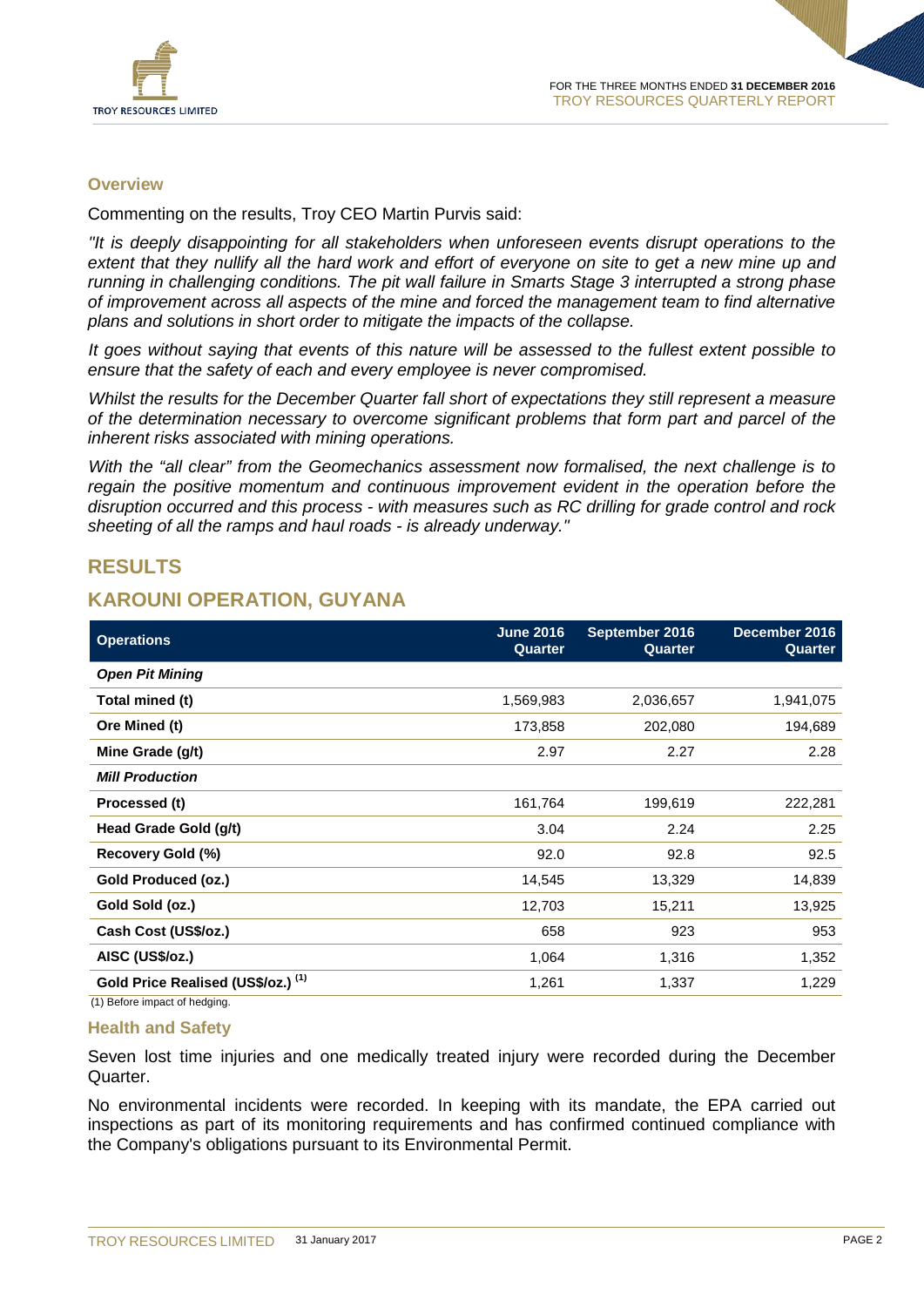

#### **Open Pit Mining**

Mining performance in the last Quarter of 2016 opened with a strong start in October, but the momentum was lost early in December when a failure occurred in the South wall of the Smarts Stage 3 Pit, restricting access to one of the higher grade sections of the mine throughout December and most of January 2017.

As a result of the failure, both the short and medium term mining schedules had to be rapidly revised in order to maintain a sufficient flow of ore to the mill. The majority of the fleet was deployed in Smarts 4 and Smarts 1 at the South-East end of the Pit where the mining team faced much higher stripping ratios and lower grade ore blocks due to the sub-cropping nature of the orebody in this area. Notwithstanding this challenging situation, the team still recorded the second highest production quarter for the calendar year with 1.94Mt of total material movements (Q3 CY16: 2.04Mt).

During the first few days of the failure, movement of partially liquefied sand and clay was carefully monitored in order to assess the operational risk associated with resuming limited mining activities in the Smarts 3 Pit. Unfortunately, the onset of the failure coincided with the seasonal increase in rainfall (see Figure 1) and this served to saturate the wall debris and increase the rate of flow onto the pit-floor working areas. This combination gave rise to heightened safety concerns due to potential mud-rush conditions and a further decision to restrict the workforce in the Pit to clean-up and essential pumping operations.

For most of December and the early part of January, a small team of experienced operators continuously removed the encroaching toe of the slumping material, removing approximately a third of the debris from the failure before a noticeable slow-down in the flow rate was observed. By this time it was also decided to use the opportunity (of reduced activity in Smarts 3) to commence an RC grade control programme in the Pit to better define the orebody geometry to assist with improved mining and blasting operations over the next 3 to 6 months. Prior to this approach all grade control work had been carried out by blast hole rigs with associated limitations. Furthermore, in order to prepare a stable platform in the Pit for the RC rigs to operate effectively, sections of waste rock were removed from the Smarts 3 floor and used to sheet the ramps and haul-roads in the broader operation which in turn noticeably improved the operating performance of the mining fleet in the rainy conditions.

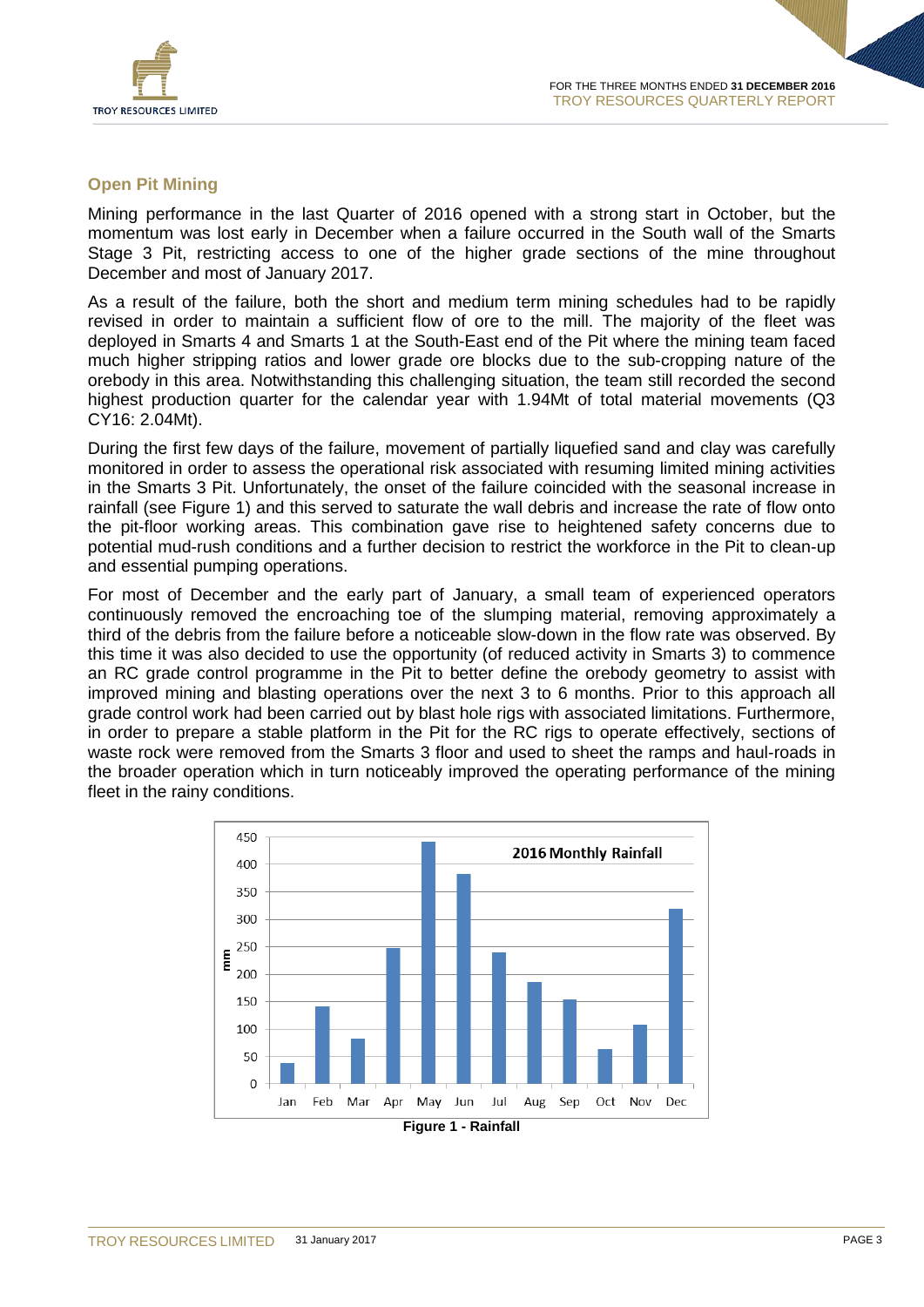

On Monday 23 January 2017, Mr Peter O'Bryan, a leading international Consultant in Geomechanics, arrived on site to conduct a week long inspection and overview of how best to manage and remediate the wall failure in Smarts 3. Based on an initial Draft report received on 30 January, Mr O'Bryan has identified the following key factors:

- *The ingress and flow of ground water from several sources around the North-West pit crest is the primary factor in the development of the wall failure and ongoing movement of the failure debris*
- *The current slow movement of the failed mass makes it reasonable to operate at or near the toe of the slip. Accordingly activities, including extractive mining, can proceed while available operating space permits.*
- *In order to contain further creep of debris into the Pit, the toe should be cut back as far as possible and a retaining structure put in place. The retaining structure would be a bund formed using fresh waste rock, directly abutting the toe of the debris slope. To be functional the bund needs to be relatively large and keyed into a notch excavated in the floor. The bund should be >3m high and >5m wide (approx.50 tonnes per metre length).*
- *Subject to final pit design and the placement position of the retaining rock bund, it may not be possible to recover all the ore in the planned lower benches of Smarts Stage 3, which could reduce the likely mineable reserve by up to 10,000oz. In any event, further work will now be undertaken in order to optimise ore recovery from the pit in view of this constraint.*

Commensurate with this report, work on the remediation measures stated above, will commence straight away and as soon as the current RC grade control programme is completed (not more than another week), normal mining operations will be restarted in this Pit. Work will also commence on a revised production plan for the balance of FY17 that will take into account the impact of restrictions caused by the wall failure and whether or not increased production rates can be achieved (particularly in Smarts 4) in order to make up for some of these factors.

Total ore mined was 194,689 tonnes @ 2.28g/t, representing only a 4% reduction in tonnage compared with the September Quarter.

#### **Processing and Production**

A total of 222,281 tonnes @ 2.25g/t were processed with an average recovery of 92.5%, resulting in 14,839oz. being recovered compared to 13,329oz. in the September Quarter.

This was a record quarterly throughput with the plant processing in excess of 80,000 tonnes in both October and November. In December throughput was restricted by the lack of availability of the secondary cone crusher which warranted the selected treatment of a softer blend of feed material. The problems with the crusher became apparent when flakes of metal were found in the oil filter at which time the secondary cone crusher was bypassed and stripped down for inspection. Once the cone and mantle were removed it was found that the upper bronze bush had sheared off all of it mounting bolts and had cracked in multiple locations. This issue has now been resolved with support from the manufacturer and the secondary cone crusher is now back on line. Renewed focus is being applied to training and development of the operators working in the plant.

Total production for the first calendar year of the operation was 62,908oz. at a cash cost of US\$705/oz. and AISC of US\$1,048/oz.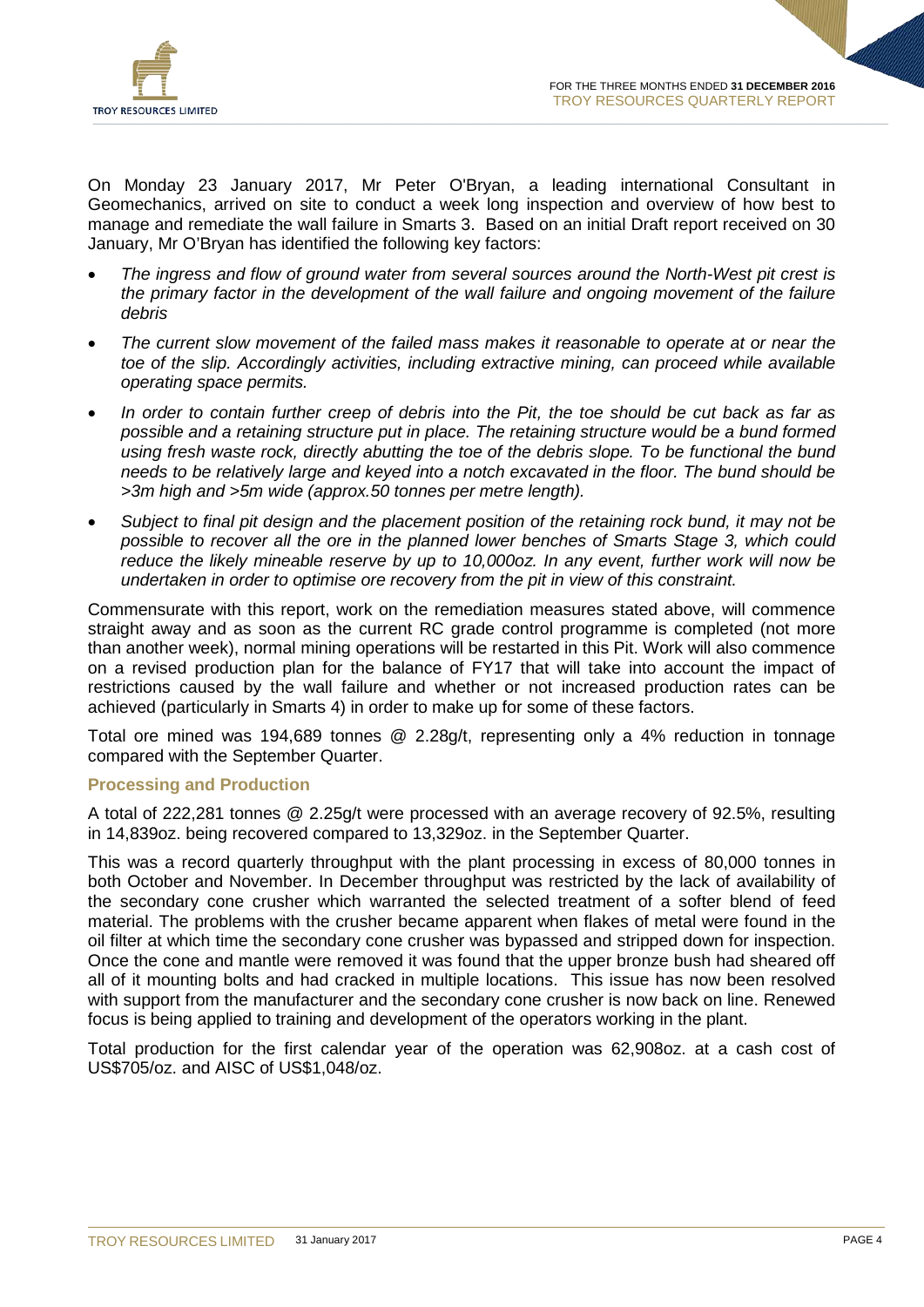

#### **Costs**

Cash costs for the Quarter were adversely affected by the direct and indirect impacts of the wall failure and particularly the restricted access to higher grade ore within Smarts 2 and 3. This in turn resulted in reduced volumes of lower grade feed being treated throughout most of December compared to plan. A large number of mining trucks also had to be serviced due to increased wear and tear in the wet season and one of the six Generators had to be given a major overhaul during the Quarter which increased AISC by US\$72/oz.

|                                            | <b>June 2016</b><br>Quarter | September 2016<br>Quarter | December 2016<br>Quarter |
|--------------------------------------------|-----------------------------|---------------------------|--------------------------|
|                                            | US\$/oz.                    | US\$/oz.                  | US\$/oz.                 |
| C1 Cash Cost                               | 658                         | 923                       | 953                      |
| Refining and transport costs               | 7                           | 5                         | 5                        |
| Reclamation and remediation – amortisation | 7                           | 4                         | 6                        |
| Royalties                                  | 97                          | 143                       | 100                      |
| Insurance                                  | 13                          | 21                        | 13                       |
| Exploration                                | 91                          | 93                        | 91                       |
| Corporate general and administration costs | 64                          | 73                        | 63                       |
| Capital equipment                          | 127                         | 54                        | 121                      |
| <b>All-In Sustaining Cost (AISC)</b>       | 1,064                       | 1,316                     | 1,352                    |

# **FINANCE**

The Company finished the Quarter with total liquidity of \$27.0 million, including available cash of \$20.1 million and gold inventories at market value of \$6.9 million. Key movements in cashflow are illustrated in the December Quarter cash movements.

The Company finalised its \$40.7 million equity raising following successful completion of its Retail Entitlement Offer which closed on 4 October. The Retail Offer raised a total of \$12.8 million (before costs) which was received during the Quarter. The balance sheet strength created through the raising has provided the Company with the financial support necessary to assist with the operational challenges faced during December and January.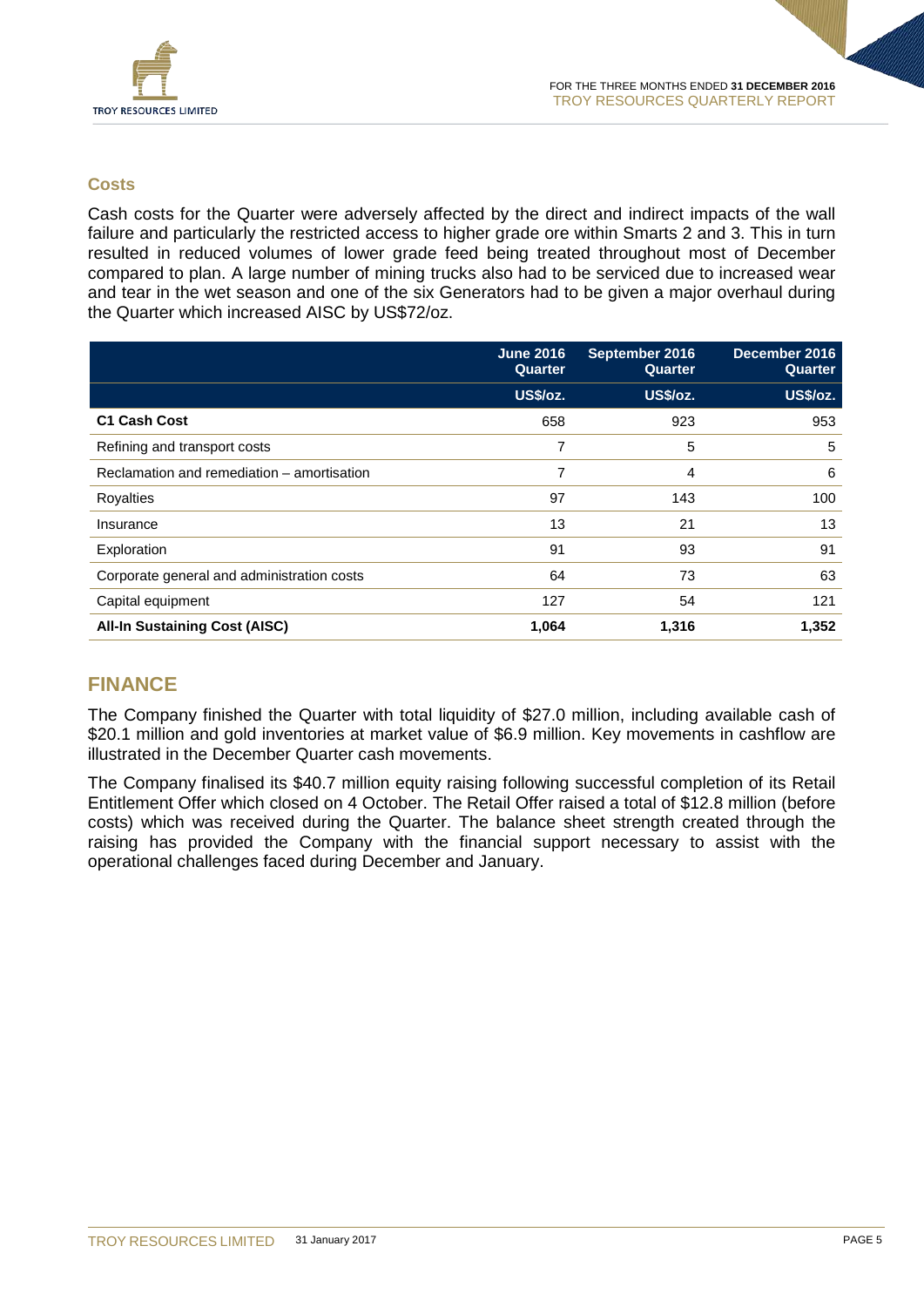



#### **December Quarter cash movements**

# *Notes:*

*1. Key movements - unaudited*

*2. Liquid assets include cash, gold dore and GIC at market value*

#### **Banking Facility**

The Company's original US\$71.6 million debt Facility with Investec currently stands at US\$29.2 million (A\$40.4 million) following repayment of US\$10.0 million (\$13.4 million) during the Quarter.

#### **Hedging**

A summary of the Company's gold hedging positions at 31 December 2016 are set out in the table below. The average monthly hedge commitment is 4,600 ounces through to October 2017.

| <b>Settlement Period</b> | Gold oz. | US\$/oz.   |
|--------------------------|----------|------------|
| Mar Qtr. 16              | 14.500   | \$1,102.03 |
| June Qtr. 17             | 13,500   | \$1,103.50 |
| Sept Qtr. 17             | 13,500   | \$1,103.50 |
| Dec Qtr. 17              | 4,500    | \$1,103.50 |
| <b>TOTAL</b>             | 46,000   | \$1,103.04 |

#### **Exploration Expenditure**

Exploration expenditure incurred in relation to extension drilling at Karouni was \$1.8 million.

#### **Capital Expenditure**

Expenditure incurred in relation to the acquisition of property, plant and equipment and sustaining capital at Karouni was \$2.4 million.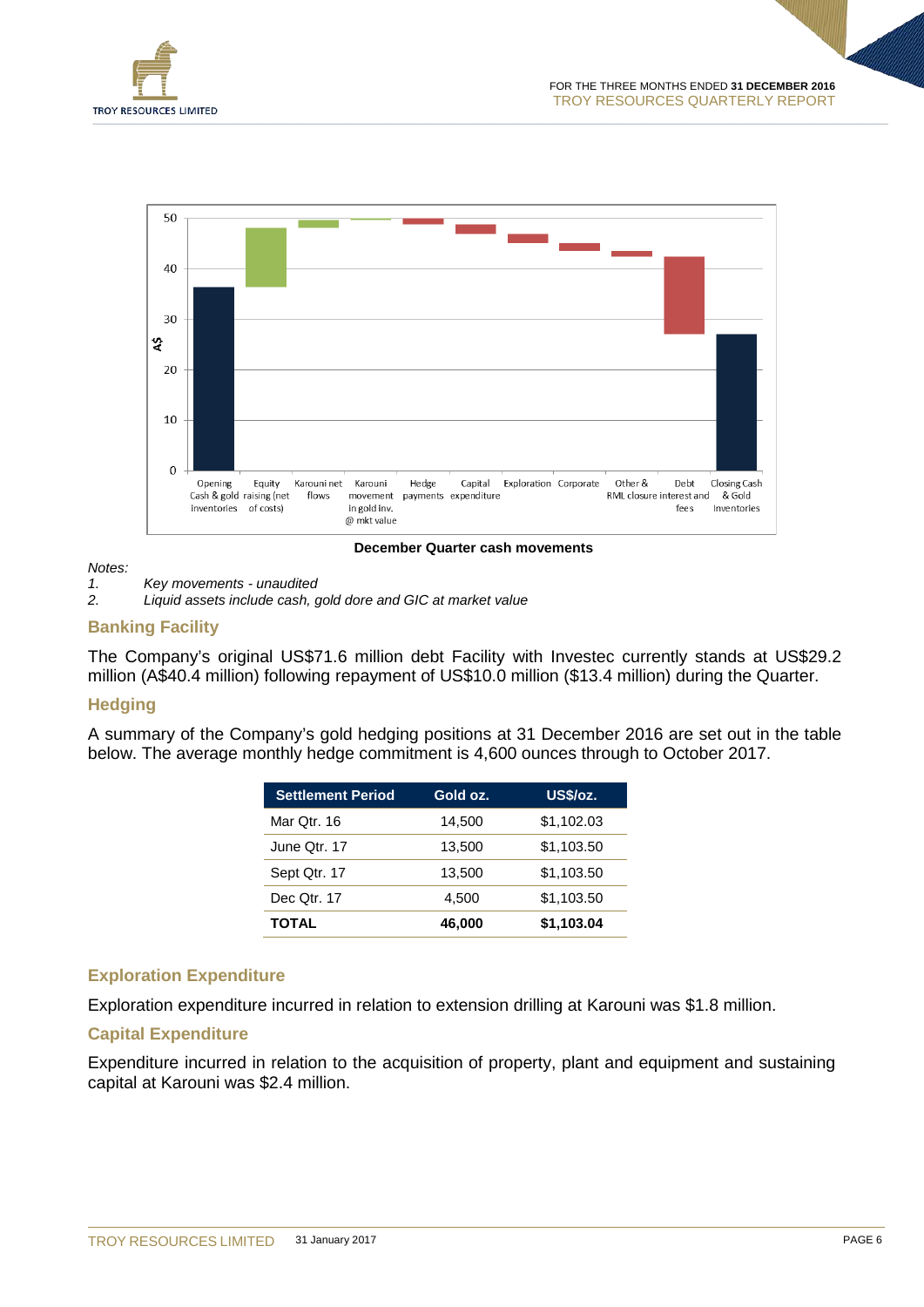

#### **CASPOSO, ARGENTINA (Troy 49% - Austral Gold Limited (ASX:AGD) (Manager) 51%)**

The table below summarises the recent operating performance of Casposo:

|                                | September 2016<br>Quarter | December 2016<br>Quarter |
|--------------------------------|---------------------------|--------------------------|
| Ore processed (t)              | 68,055                    | 66,328                   |
| Gold recovery (%)              | 90%                       | 91%                      |
| Silver recovery (%)            | 78%                       | 83%                      |
| Grade (g/t Au)                 | 2.98                      | 2.30                     |
| Grade (g/t Ag)                 | 180.92                    | 245.55                   |
| Gold produced (oz.)            | 4.457                     | 4,489                    |
| Silver produced (oz.)          | 313,765                   | 434,607                  |
| Gold equivalent produced (oz.) | 9,071                     | 10,599                   |
| Cash cost (US\$/oz. Au_Eq)     | N/A <sup>1</sup>          | 969                      |
| AISC (US\$/oz Au_Eq)           | N/A <sup>1</sup>          | 1,200                    |
|                                |                           |                          |

<sup>1</sup> During commissioning period.

Exploration activities around Casposo have recommenced with a detailed ground mag survey at Julieta covering a total area of 66.4 linear km. The data from the survey is currently being processed and is expected to be available shortly.

Consultants have also been engaged to undertake a review of the mineralisation events relating to Julieta, Casposo Norte, Cerro Norte, Aurora, Lucía, Mercado, Inca, B Vein and Aztec targets, including detailed mapping of these areas.

#### **EXPLORATION**

#### **KAROUNI, GUYANA (Troy 100% through Troy Resources Guyana Inc.)**

#### **Regional Exploration Drill Program**

During the Quarter, the key focus was on framework testing of the Mirror and Goldstar targets and testing of the Smarts Shear Zone south-east of the Hicks 3 Pit (Hicks SE Target) (see Figure 2). Drilling in both of these targets delineated gold anomalism over a significant area, up to 15km length in the case of Mirror. In both targets prospective geology and structure was intersected which augers well for future refinement of targeted drilling programs.

The drilling was wide spaced, up to several hundred meters, and has demonstrated that the favourable geological terranes that host both Smarts and Hicks deposits are widespread on Troy's tenement holding. Total drilling for the Quarter was 100 holes for 8,055m.

Subsequent to Quarter end, the RC rig has been relocated into the Smarts 3 pit to undertake RC grade control drilling.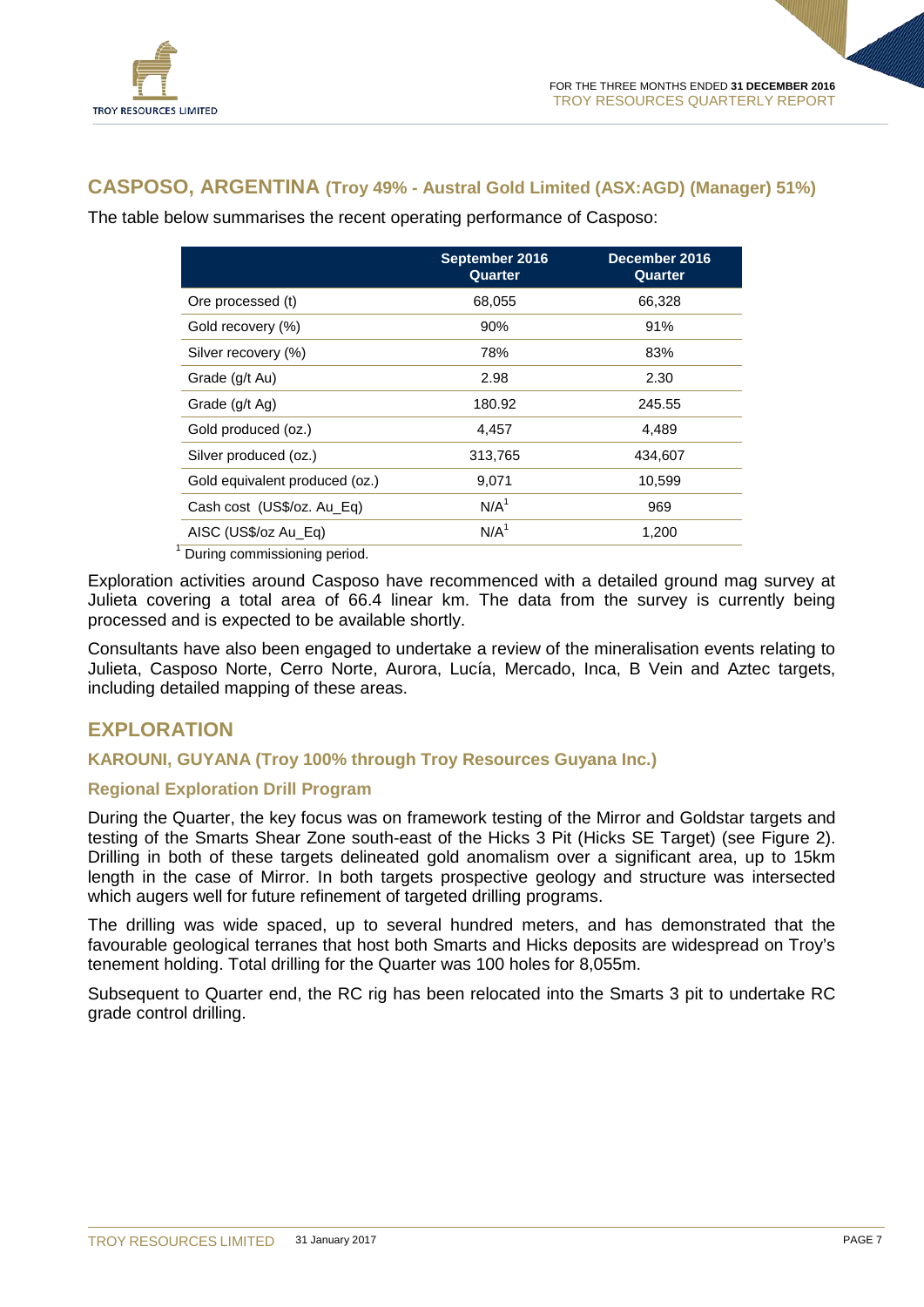

**Figure 2: Brownfields Target Location Plan**

#### *Goldstar Target*

This target is a laterite, saprolite and sand covered 10km zone underlain by MgO "High Chrome" basalt bedrock corridor with outcropping quartz veins and significant alluvial workings. Prior to this drilling the target was completely untested.

The Stage 1 drilling consisted of four north-south oriented drill traverses followed by a number of infill section lines. A total of 59 holes were drilled totalling 4,753m (see Figure 3).

Drilling targeted the high chrome basalt corridor that has been intruded by narrow granitic and porphyritic intrusions.

All drill holes intersected a thick package of MgO basalt ("High Chrome" unit) as interpreted which is strongly foliated to variably sheared. The "High Chrome" unit contains variable intensities of quartz and quartz-carbonate veining with patchy disseminated pyrite. The north-east contact between "High Chrome" basalt and laminated sediments host several mineralised porphyry intrusions, whilst in the south-west contact of "High Chrome" corridor to basalts more intense quartz veining occur.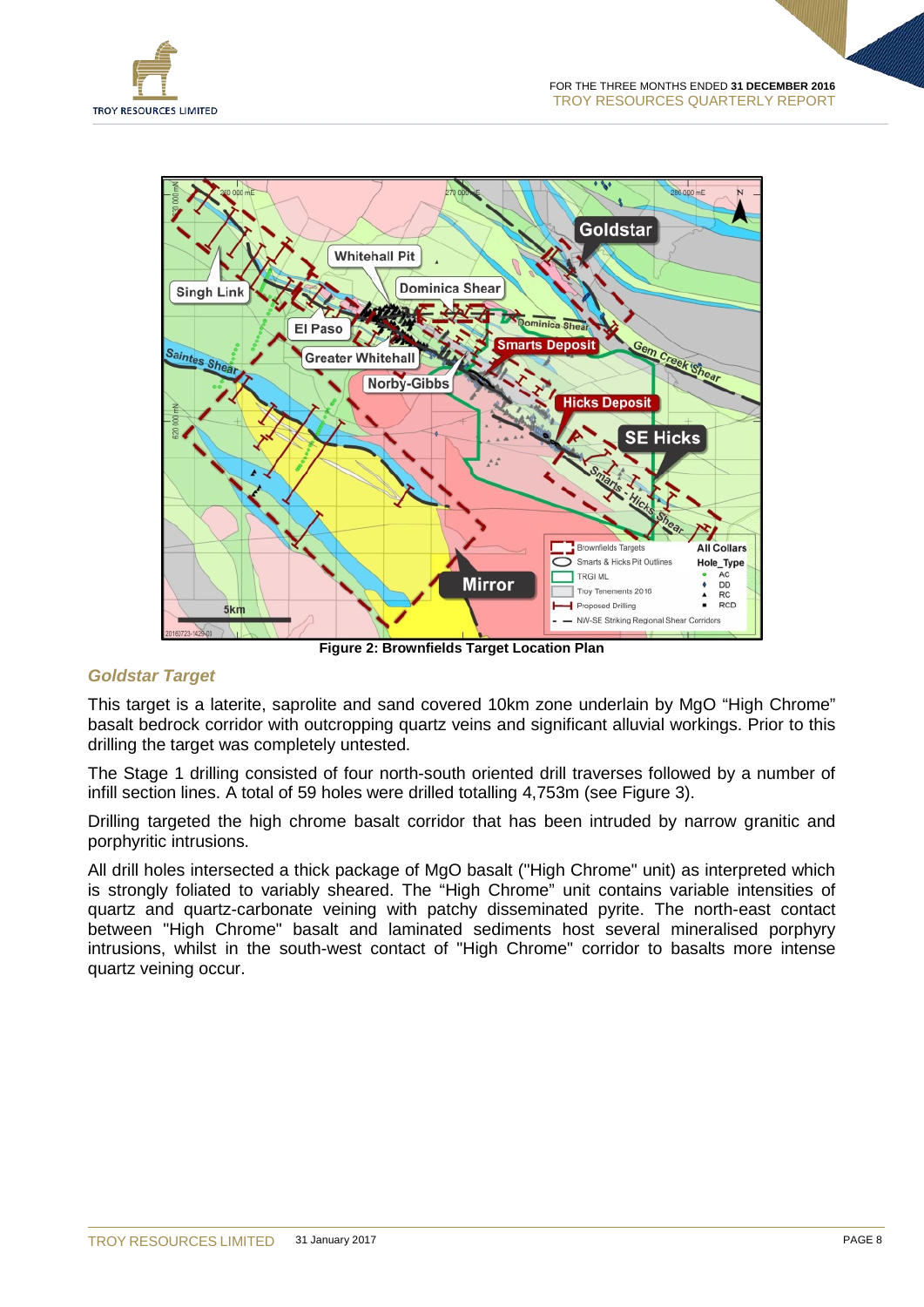



**Figure 3: Goldstar Target Summary on Magnetics**

Numerous intercepts of altered porphyries, quartz veining, pyrite alteration and shear zones were reported.

Assay highlights include:

- **26m at 0.46g/t from 44m including 1m at 2.44g/t from 52m and 5m at 0.98g/t from 64m;**
- **6m at 1.83g/t from 87m including 1m at 9.19g/t from 87m;**
- **10m at 0.66g/t from 70m including 1m at 4.19g/t from 70m;**
- **15m at 0.42g/t from 5m including 2m at 1.44g/t from 18m**
- **4m at1.32g/t from 66m including 2m at 2.19g/t from 66m;**
- **4m at 0.93g/t from 55m including 1m at 2.14g/t from 55m;**
- **2m at 1.54g/t from 46m including 1 m at 2.83g/t from 46m;**
- **2m at 0.66g/t from 23m;**
- **4m at 0.85g/t from 111m including 1m at 2.83g/t from 111m;**
- **15m at 0.42g/t from 5m including 2m at 1.44 g/t from 18m**
- **4m at 0.39g/t from 51m including 1m at 0.69g/t from 51m;**
- **13m at 0.31g/t from 70m including 5m at 0.47g/t from 75m;**
- **17m at 0.27g/t from 8m including 2m at 0.52g/t from 8m and 1m at 1.08g/t from 16m;**
- **10m at 0.25g/t from 61m including 2m at 0.53g/t from 68m;**
- **17m at 0.22g/t from 15m including 2m at 0.58g/t from 17m.**

A strong regional shear with anomalous gold in the favourable host rocks with the expected quartzcarbonate veining and associated pyrite alteration has been delineated in this wide spaced "first pass" program. Follow-up drilling is being planned to better define anomalous trends.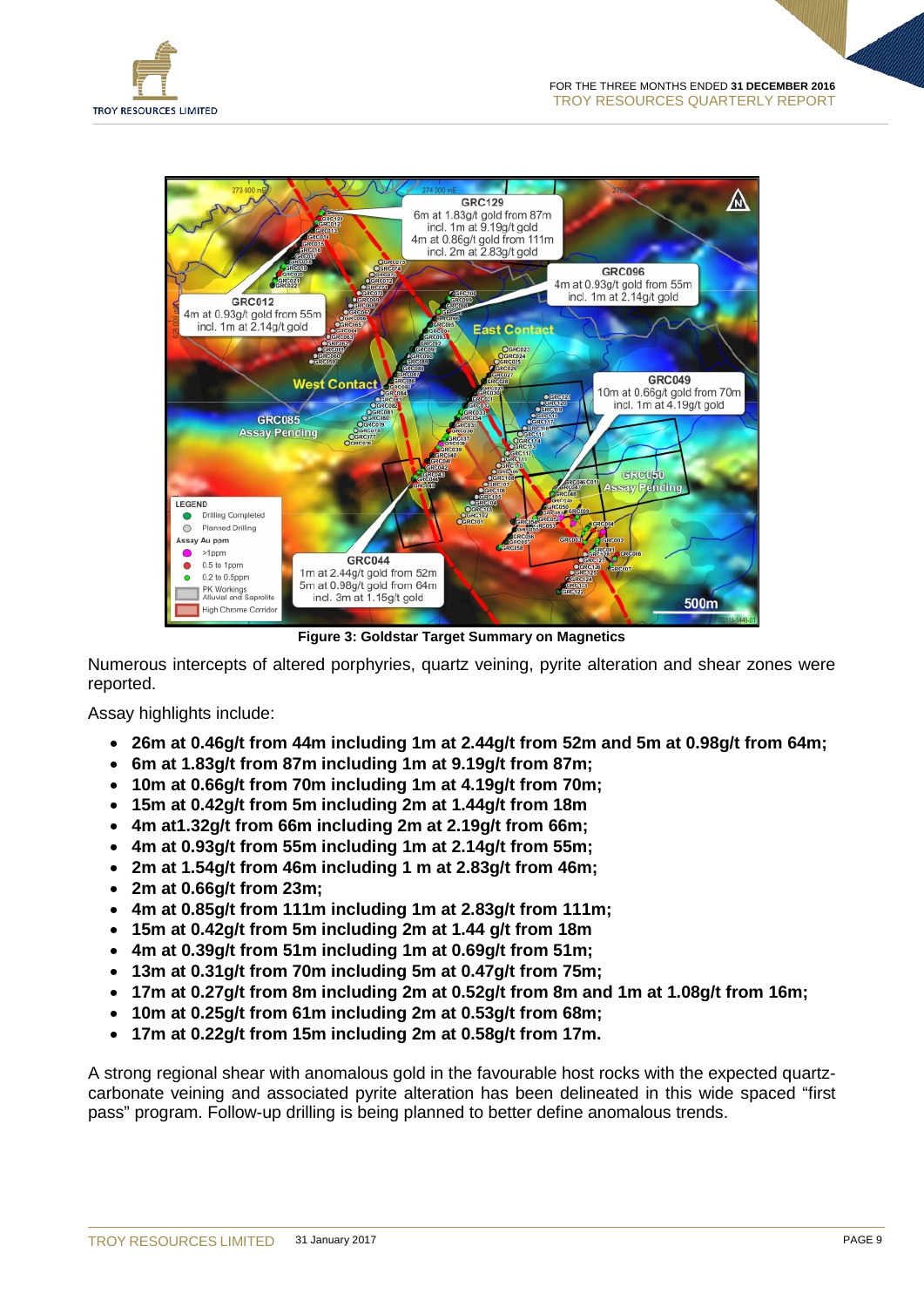

#### *Mirror Target*

This single reconnaissance drill traverse was designed to quickly identify whether the 25km long magnetic anomaly coined the "Mirror Corridor" has the potential to host a prospective stratigraphic sequence. A line was planned with the following objectives:

- to test the fresh rock interface to collect a robust geochemical sample;
- presence or absence of prospective stratigraphic sequence;
- to test the validity of the geological model confirm the Saintes Shear/ St Lucia Shear and de Grasse Corridor identified in regional magnetics.

During the Quarter, 21 holes for 1,557m were drilled (see Figure 4).

- Drilling successfully intercepted fresh rock and confirmed that the Mirror Target is a "mirror" of the Smarts-Hicks stratigraphic succession;
- Drilling confirms the presence of the Saintes Shear corridor and identified two parallel structures.
- Geochemical analysis used in lithogeochemical classification clearly confirms the presence of sediment, mafic and felsic lithologies. The geochemistry has identified at least two mafic packages.
- The presence of quartz veining and pyrite in MRC024 and MRC025A do indicate that the rocks have seen gold bearing fluids.
- Anomalous gold intercepts include:
	- 1m at 0.40g/t from 49m;
	- 1m at 0.27g/t from 49m;
	- 1m at 0.26g/t from 77m;
	- 1m at 0.24g/t from 44m;
	- 1m at 0.2g/t from 36m.
- This 15km long target warrants further drilling and a follow-up program is planned.



**Figure 4: Mirror Target "End of Hole" Rock Type over Magnetics - Include RAC EOH in Saprolite on Magnetics**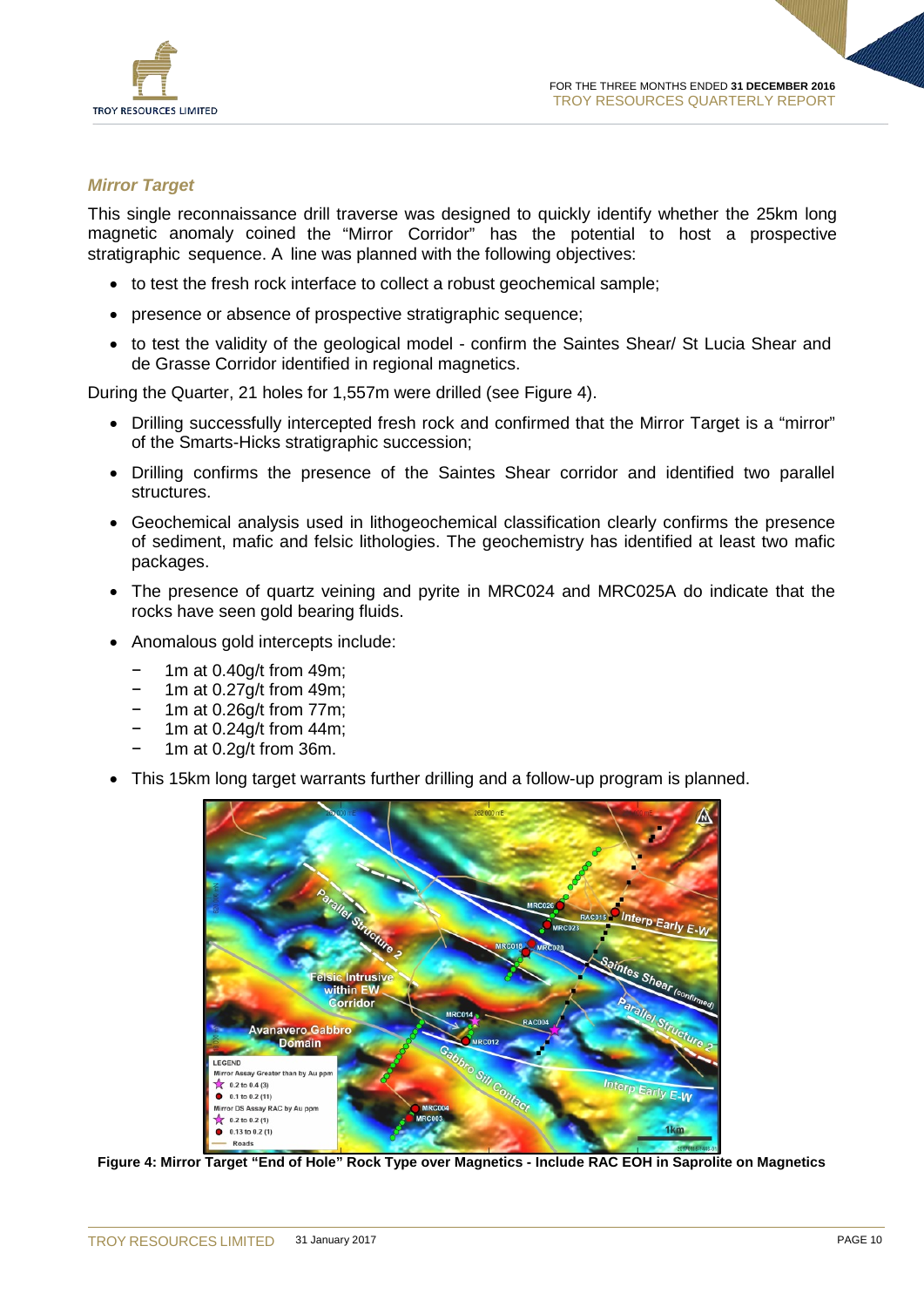

#### *Hicks SE Target*

Drilling commenced in December on this sand covered 8.5km target that is the SE continuation of the Smarts-Hicks shear. Work to date has identified sinistral flexures in the magnetics with potential for "Porphyry Pods" similar to the Hicks deposit. The favourable host sequence for the shear - the "High Chrome" mafics has been identified in auger soil geochemistry.

The drilling was challenging in the cover (sand/clay layer) with up to 30m in thickness and casing was used.

The drilling intersected Hicks granite, Smarts shear zone, basalt, altered porphyry in saprolite and footwall sediments.

The Smarts shear zone was intersected in the expected position and consists of a narrow zone of minor pyrite alteration. The drilling intercepted the targeted Smarts shear zone which comprised of sheared zones of minor pyrite alteration that returned weakly anomalous gold results.

The mineralised intercepts included:

- **4m at 0.70g/t from 15m including 1m at 1.06g/t from 15m;**
- **14m at 0.11g/t from 22m including 1m at 0.35g/t from 22m;**
- **12m at 0.32g/t from 67m including 1m at 2.24g/t from 69m.**

#### **Geophysical Review**

Subsequent to Quarter end, the Company announced the results of an independent geophysical review with the following outcomes:

- $\triangleright$  Work completed so far has identified 11 gold targets near the Karouni mine area  $\sim$  of particular interest is the Eldorado prospect and an interpreted IP target.
- $\triangleright$  The detailed review of previous, IP and geological data demonstrates that IP does assist in mapping basement geological features providing an additional tool to support the development of gold targets at Karouni.
- $\triangleright$  One key target identifies a chargeable zone approximately 1200m long and up to 150 metres wide. Drilling in one section of this target area near old, alluvial gold workings, is shown to contain gold.